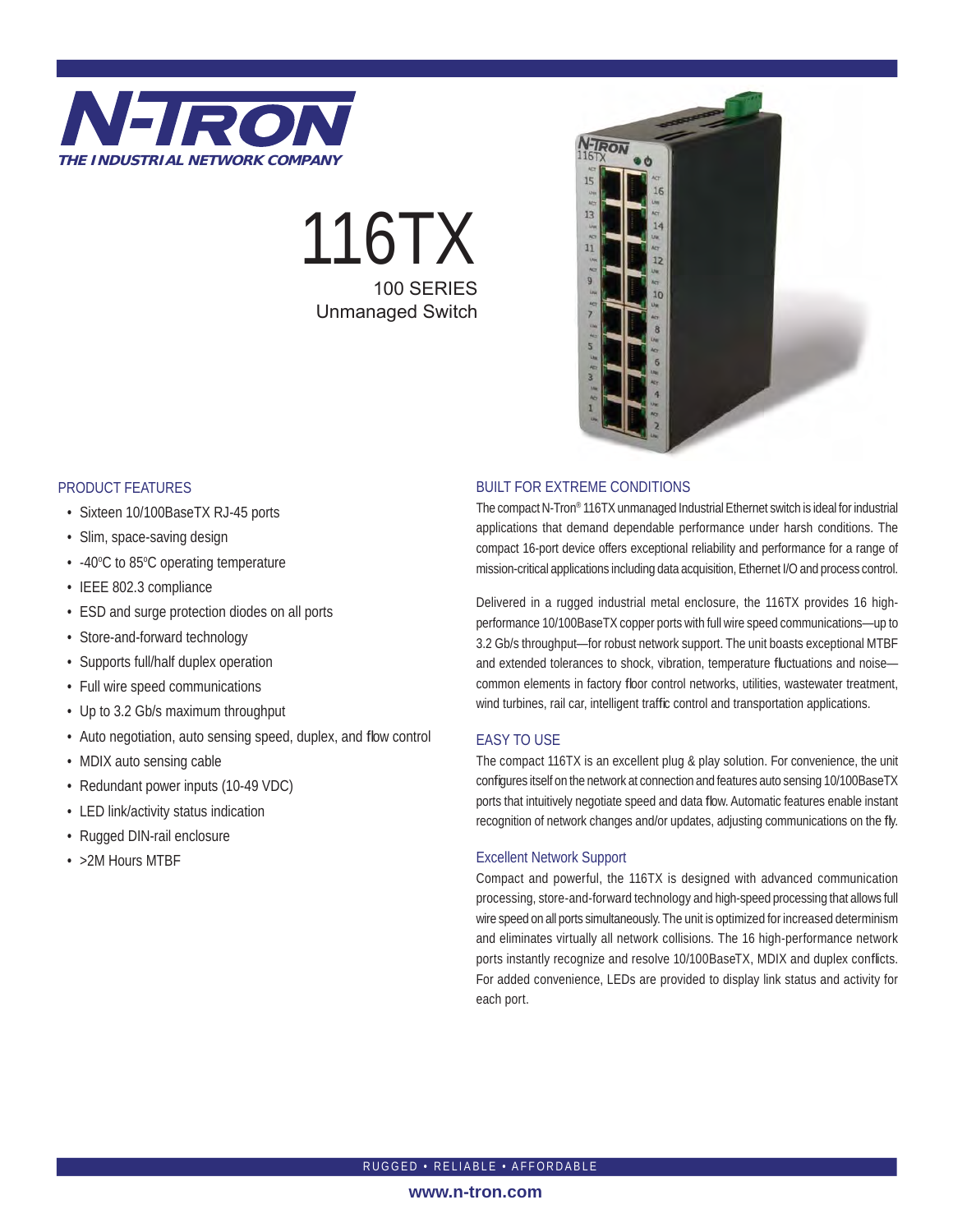## 116TX

## **SPECIFICATIONS**

#### Case Dimensions

| Height:   | 5.8"             | $(14.6 \text{ cm})$ |
|-----------|------------------|---------------------|
| Width:    | 2.0"             | (5.1 cm)            |
| Depth:    | 4.1"             | $(10.2 \text{ cm})$ |
| Weight:   | $1.1$ lb.        | $(.48$ kg)          |
| DIN-Rail: | 35 <sub>mm</sub> |                     |

#### **Electrical**

Redundant Input Voltage: 10-49 VDC (regulated) Input Current (max): 300 mA@24 VDC BTU/hr: 24.6@24 VDC N-TRON Power Supply: NTPS-24-1.3 (1.3A@24V)

#### Environmental

Operating Temperature: -40°C to 85°C Storage Temperature: -40°C to 85°C Operating Humidity: 10% to 95% (non condensing) Operating Altitude: 0 to 10,000 ft.

Shock and Vibration (Bulkhead Mounted) Shock: 200g@10ms Vibration/Seismic: 50g, 5-200hz triaxial

**Reliability** MTBF: >2 million hours

Network Media 10BaseT: ≥Cat3 cable 100BaseTX: ≥Cat5 cable

**Connectors** 10/100BaseTX: Sixteen (16) RJ-45 copper ports

Recommended Wiring Clearance Top: 1" (2.6 cm) Front: 2" (5.1 cm)

#### Designed to comply with

- IEEE 1613 for electric utility substations
- NEMA TS1/ TS2 for traffic control

#### **Regulatory Certifications**

- Safety: Class I, Division 2, Groups A, B, C and D, T4
- EMI: ANSI C63.4; FCC CFR Title 47, Part 15, Subpart B Class A; ICES-003 – Class A
- EMC: EN61000-6-4 Class A (Emissions), EN 55024 (Immunity), EN61000-4-2 (ESD), EN61000-4-3 (RS), EN61000-4-4 (EFT), EN61000-4-5 (Surge), EN61000-4-6 (RF), EN61000-4-8 (PFMF), EN61000-4-11 (VDI)
- GOST-R certified

Further information regarding this product's regulatory conformity can be found on the N-Tron website at www.n-tron.com/regulatory





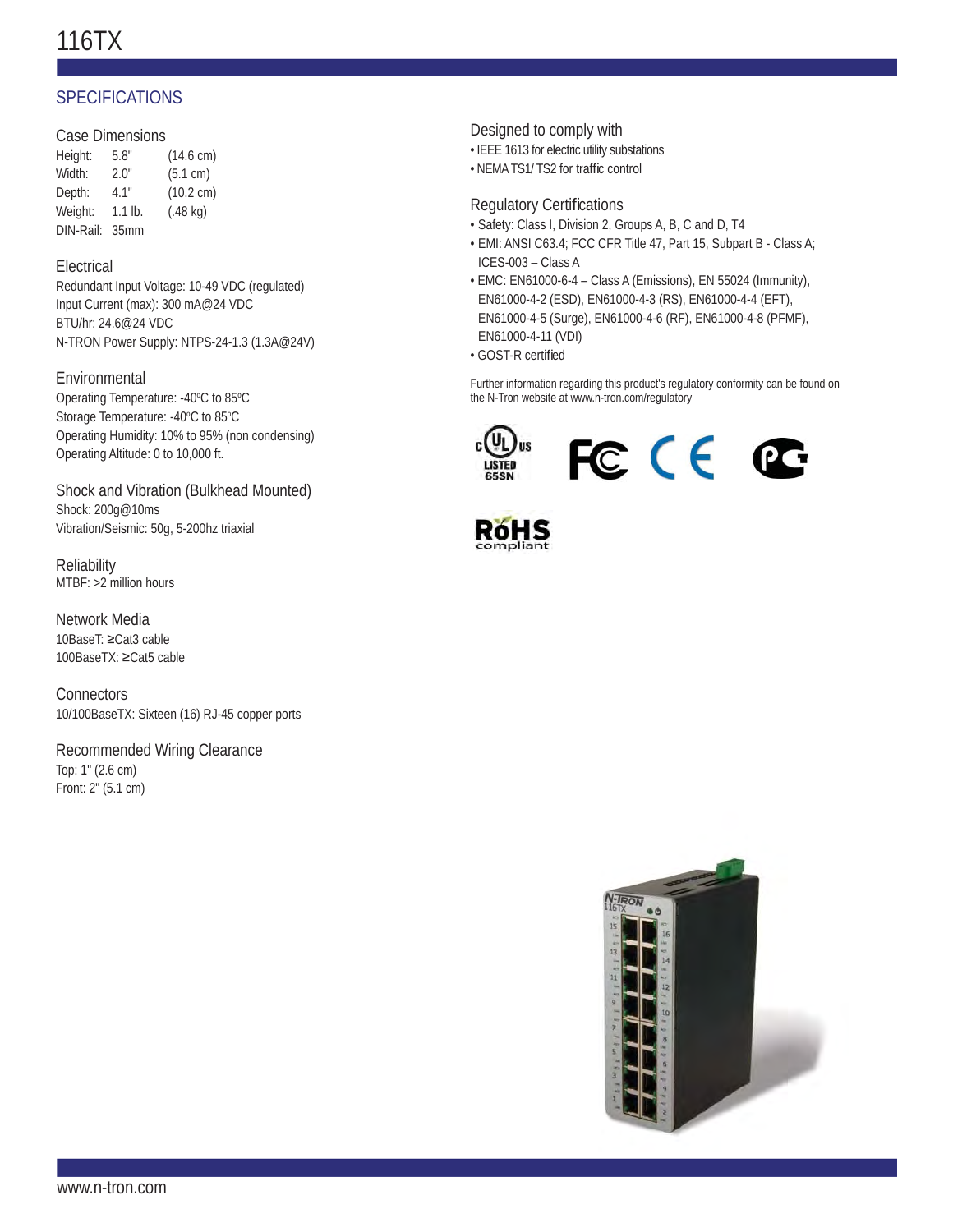116TX



www.n-tron.com